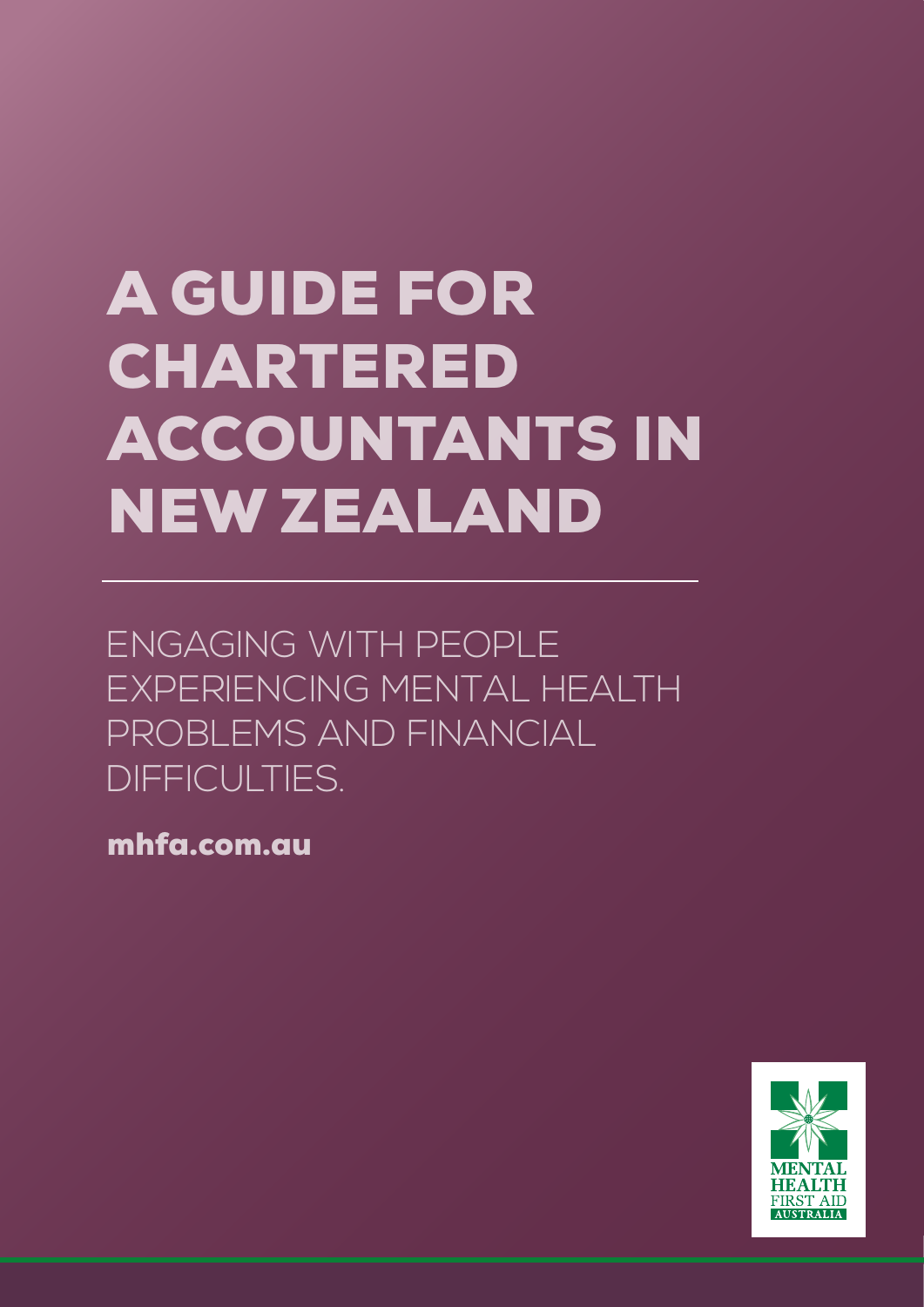

# TABLE OF CONTENTS

| <b>FOREWORD BY SIMON GRANT FCA</b>                                                                                                                                                                                             | 2                     |
|--------------------------------------------------------------------------------------------------------------------------------------------------------------------------------------------------------------------------------|-----------------------|
| <b>PURPOSE AND USE OF THIS GUIDE</b>                                                                                                                                                                                           | 2                     |
| <b>KNOWLEDGE OF MENTAL HEALTH PROBLEMS</b>                                                                                                                                                                                     | 3                     |
| THE LINKS BETWEEN MENTAL HEALTH PROBLEMS<br><b>AND FINANCIAL DIFFICULTIES</b><br>THE IMPACT OF FINANCIAL DIFFICULTIES ON MENTAL HEALTH<br>THE IMPACT OF MENTAL HEALTH PROBLEMS ON FINANCIAL DIFFICULTIES                       | 4<br>4<br>4           |
| <b>THE IMPACT OF STIGMA</b>                                                                                                                                                                                                    | 4                     |
| <b>SUPPORT OF CLIENTS WITH MENTAL HEALTH PROBLEMS</b>                                                                                                                                                                          | 5                     |
| <b>COMMUNICATION TIPS FOR CHARTERED ACCOUNTANTS</b><br>GENERAL COMMUNICATION SKILLS                                                                                                                                            | 5<br>5                |
| WHEN A CLIENT HAS MEMORY AND CONCENTRATION PROBLEMS<br>WHEN A CLIENT IS DISTRESSED<br>WHEN A CLIENT IS CONFUSED OR OUT OF TOUCH WITH REALITY<br>WHEN A CLIENT IS BEHAVING AGGRESSIVELY<br>WHEN THERE IS A CONCERN ABOUT SAFETY | 6<br>6<br>6<br>7<br>7 |
| DISCLOSURE OF MENTAL HEALTH PROBLEMS TO FINANCIAL INSTITUTIONS                                                                                                                                                                 | 8                     |
| <b>POLICIES AND PROCEDURES FOR CHARTERED ACCOUNTANTS</b>                                                                                                                                                                       | 8                     |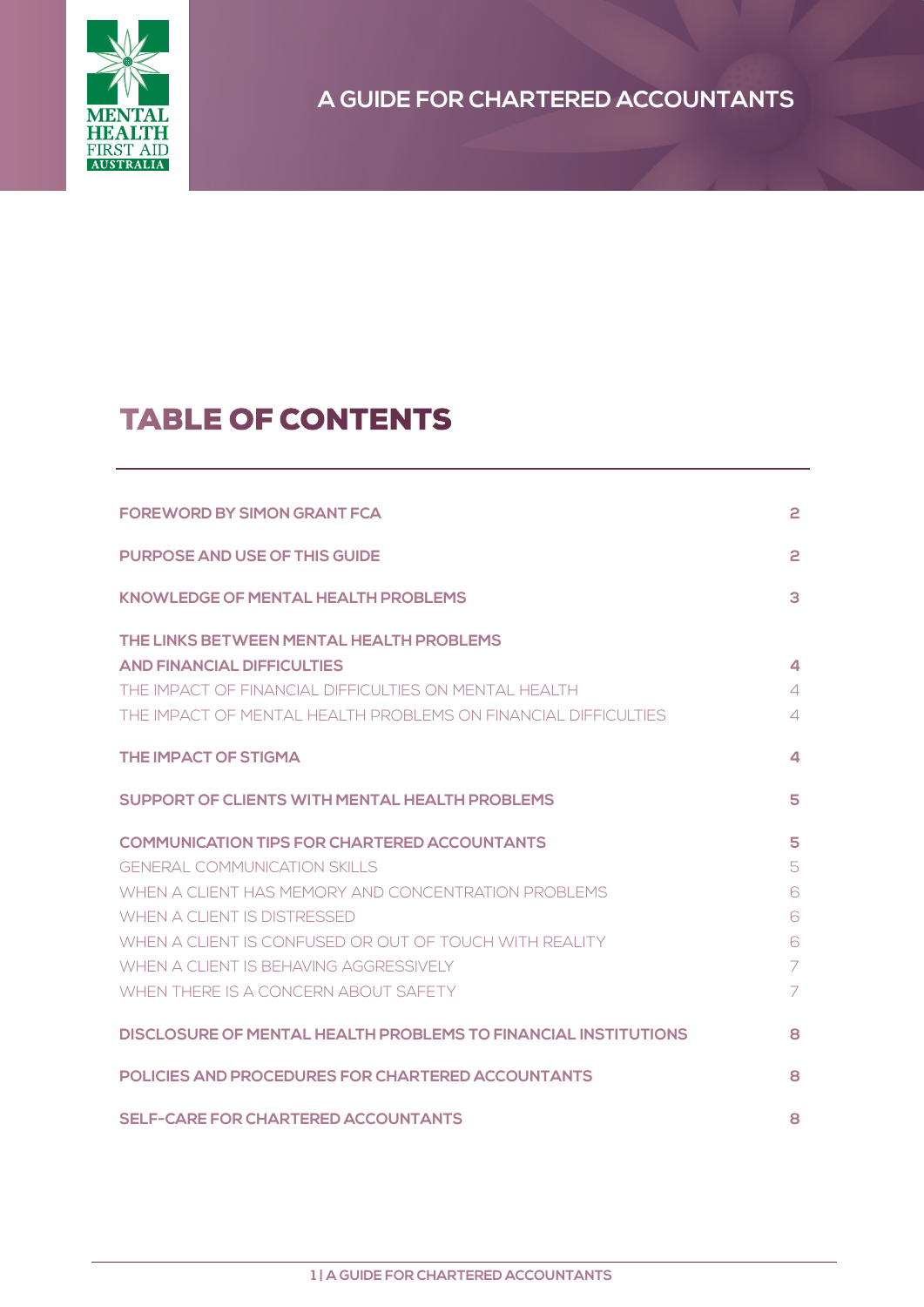



### FOREWORD **SIMON GRANT FCA** CA ANZ HEAD OF MEMBERS

Research has pointed to a strong association between mental health problems and financial difficulties.

In some cases, people who suffer financial stress can develop mental health problems and vice versa. Members frequently engage with people experiencing financial difficulties and are under enormous pressure.

This guide has been prepared by Mental Health First Aid Australia and Counties Manukau Health after consultation with Chartered Accountants Australia and New Zealand as a tool to assist our members to understand the signs and effects of mental illness, and to interact with and support clients suffering from a mental illness.

We recognise that through their important role in the community, our members can develop close working relationships with their clients. This guide is not intended to enable members to diagnose or treat mental illness, however it may help them have sensitive conversations. Members should also encourage their clients who may have a mental illness to seek support or treatment from appropriately qualified mental health professionals.

We work closely with our members and understand the demands placed on them. We also recognise that it is increasingly important for individuals and businesses in the community to understand and effectively manage the health of individuals, staff and clients.

This guide focuses on the promotion and facilitation of information about mental health and wellbeing. Importantly, it recognises that each individual situation is different. It provides a range of considerations for members and their clients to support people suffering financial difficulties and mental health problems.

We trust you will find this guide useful.

**Simon Grant FCA** CA ANZ Head of Members

### **PURPOSE AND USE OF THIS GUIDE**

This guide is designed to assist Chartered Accountants (CAs) to identify, refer and support a client who is experiencing financial difficulties and mental health problems. It is a general set of recommendations and may not be appropriate for every client who is experiencing financial difficulties and mental health problems. It is important that you tailor your approach to the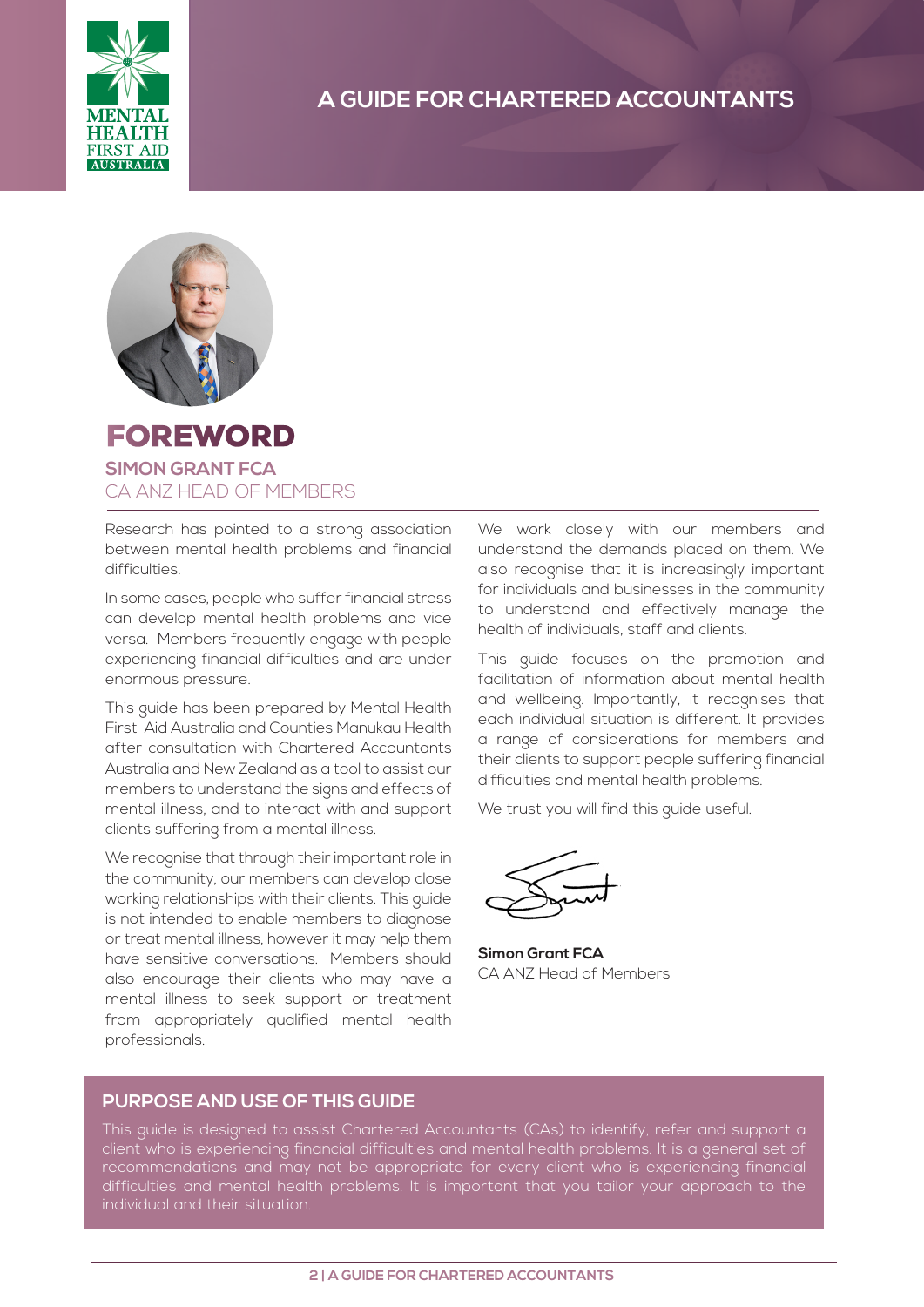

### KNOWLEDGE OF MENTAL HEALTH PROBLEMS

There is a strong association between mental health problems and financial difficulties<sup>1,2</sup> Chartered Accountants (CAs) may have concerns about the wellbeing of clients that are experiencing financial stress. CAs can benefit from developing knowledge and skills to be able to respond appropriately to people experiencing mental health problems. This guide outlines information that can help CAs identify, refer and support clients experiencing mental health problems and financial difficulties.

### **DEFINITIONS OF MENTAL ILLNESS AND MENTAL HEALTH PROBLEMS**

'Mental illness' is a diagnosable illness that affects a person's thinking, emotional state and behaviour, and disrupts the person's ability to work or carry out other daily activities and engage in satisfying personal relationships.

'Mental health problems' is a broader term including mental illnesses, symptoms of mental illnesses that may not be severe enough to warrant the diagnosis of a mental illness, as well as mental health-related crises such as having thoughts of suicide.

Early identification of and intervention for mental health problems is important, because this can limit their impact on the individual. You may find it helpful to familiarise yourself with the following mental health first aid guidelines, which provide information on how to provide mental health first aid for developing mental health problems and mental health crises (downloadable from www. mentalhealth.org.nz and www.mhfa.com.au):

- **Depression**
- Trauma
- **Psychosis**
- Panic attacks
- Suicide.

There are some specific signs that CAs may notice that could indicate that their client may be experiencing mental health problems. These signs include changes in usual behaviour, displaying unusual behaviour, lack of clarity of thought, not attending appointments, not returning phone calls, not keeping proper records, not meeting repayment schedules and avoiding discussions with financial institutions or advisors. The box below outlines some of the other signs that a CA may notice that indicates their client may be experiencing a mental health problem.

### **SIGNS OF A MENTAL HEALTH PROBLEM**

These signs are only an indication that there may be a problem and not every person with mental health problems will show all of these signs. CAs should key an eye out significant changes in the person's thoughts, feelings and behaviours that persist over time and impairing their functioning.

### **BEHAVIOURAL**

- Not getting things done
- Erratic behaviour
- Withdrawing from others
- Reduced participation in work or other usual activities
- Inability to concentrate
- Indecisive
- Difficulty with memory
- Loss of confidence
- Conflict with peers, family or friends
- Excessive fear or worry

### **PHYSICAL**

- Tired all the time
- Sick and run down
- Headaches
- Persistent/resistant muscle aches and pains
- Slower reaction times
- Appearing agitated
- Weight loss or gain
- Dishevelled appearance
- Gastro-intestinal problems

This information is taken and adapted from the Mental Health First Aid Manual, 4th Edition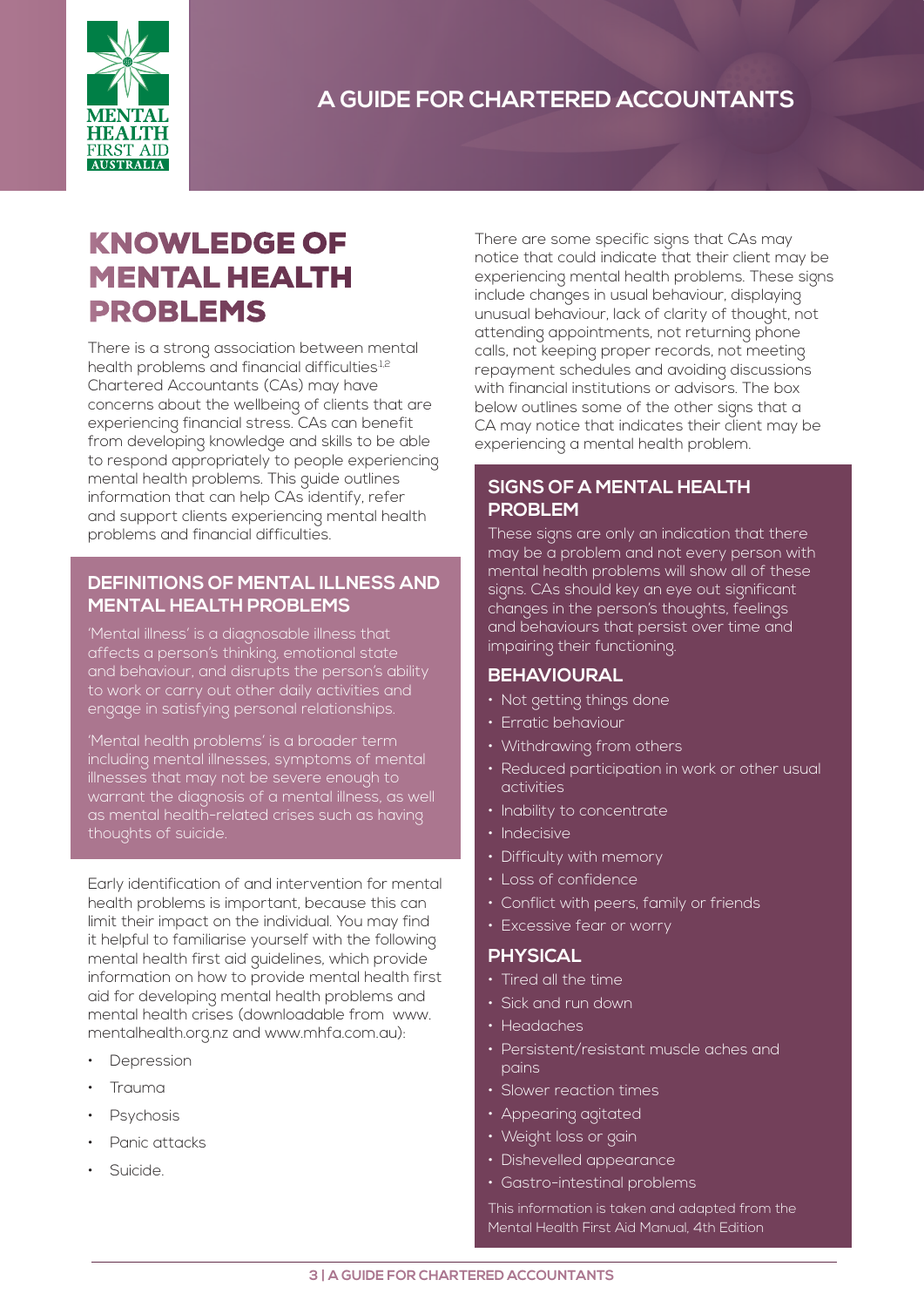

## THE LINKS BETWEEN MENTAL HEALTH PROBLEMS AND FINANCIAL DIFFICULTIES

Mental health problems can contribute to financial difficulties, and vice versa, e.g. failing to pay bills because of depression or experiencing suicidal thoughts due to financial difficulties. However, having mental health problems is not necessarily an indicator of an inability to manage money.

The cycle of mental health problems and financial difficulties can be intensified for people who have difficulty navigating unfamiliar financial and health systems. . This may include people from culturally and linguistically diverse heritage. In Aotearoa / New Zealand it is critical to consider the cultural needs of Maori and Pacific people. Familiarity with the cultural considerations is important when working with people from cultures different to your own (go to https://www.nkmoa.co.nz/ resources/ or information about accountants working with Maaori).

### **THE IMPACT OF FINANCIAL DIFFICULTIES ON MENTAL HEALTH**

Financial difficulties can have a negative impact on mental health and addressing financial problems early can reduce this impact. However, be aware that financial stability may not be an immediate goal for some clients in the early stages of recovery from mental illness. It is also important to know that the way a client perceives their financial situation is what impacts on their mental health, rather than their actual situation. A client who is managing their affairs may still be experiencing financial difficulties and distress.

#### **Financial difficulties may also impact on the mental health of the person in a number of less obvious ways, including:**

- Isolation and lack of support due to the inability to pay for participation in social activities
- Worsening of mental health problems due to an inability to pay for treatment
- Stress caused by the processes that institutions use to recover debt.

Be aware that when a client sees no way back from their financial difficulties they might become suicidal or attempt suicide. You should be familiar with the mental health first aid guidelines for helping a person who is experiencing suicidal thoughts and behaviours (download at: mhfa.com.au).

#### **THE IMPACT OF MENTAL HEALTH PROBLEMS ON FINANCIAL DIFFICULTIES**

The symptoms of mental health problems may exacerbate financial difficulties. For example, a client may not complete financial tasks because they forget, lack the motivation to pay bills and keep proper records, make poor financial decisions, or feel overwhelmed by financial tasks, such as communicating with creditors, opening mail, etc.

#### **SPECIFIC SOURCES OF FINANCIAL DIFFICULTIES FOR PEOPLE WITH MEANTL HEALTH PROBLEMS MAY INCLUDE:**

- Debt incurred to support a drug or alcohol problem
- Increased medical expenses
- Gambling problems
- Overspending when in a manic or depressed state
- Poor money management due to paranoid thoughts, e.g. withdrawing money from the bank to keep it 'safe'.

### **THE IMPACT OF STIGMA**

Intelligent, capable people going through a difficult time can experience mental health problems, like many other people in the community. Unfortunately, the myths surrounding mental health problems can lead to stigma which can make people reluctant to acknowledge their mental health problems and seek help. They may be concerned about the negative impact of other's perceptions about their ability to run their business or their earning capacity. This stigma can have a negative impact on how they deal with financial difficulties. Be aware of any stigmatising attitudes that you may hold and understand how these may affect clients with mental health problems.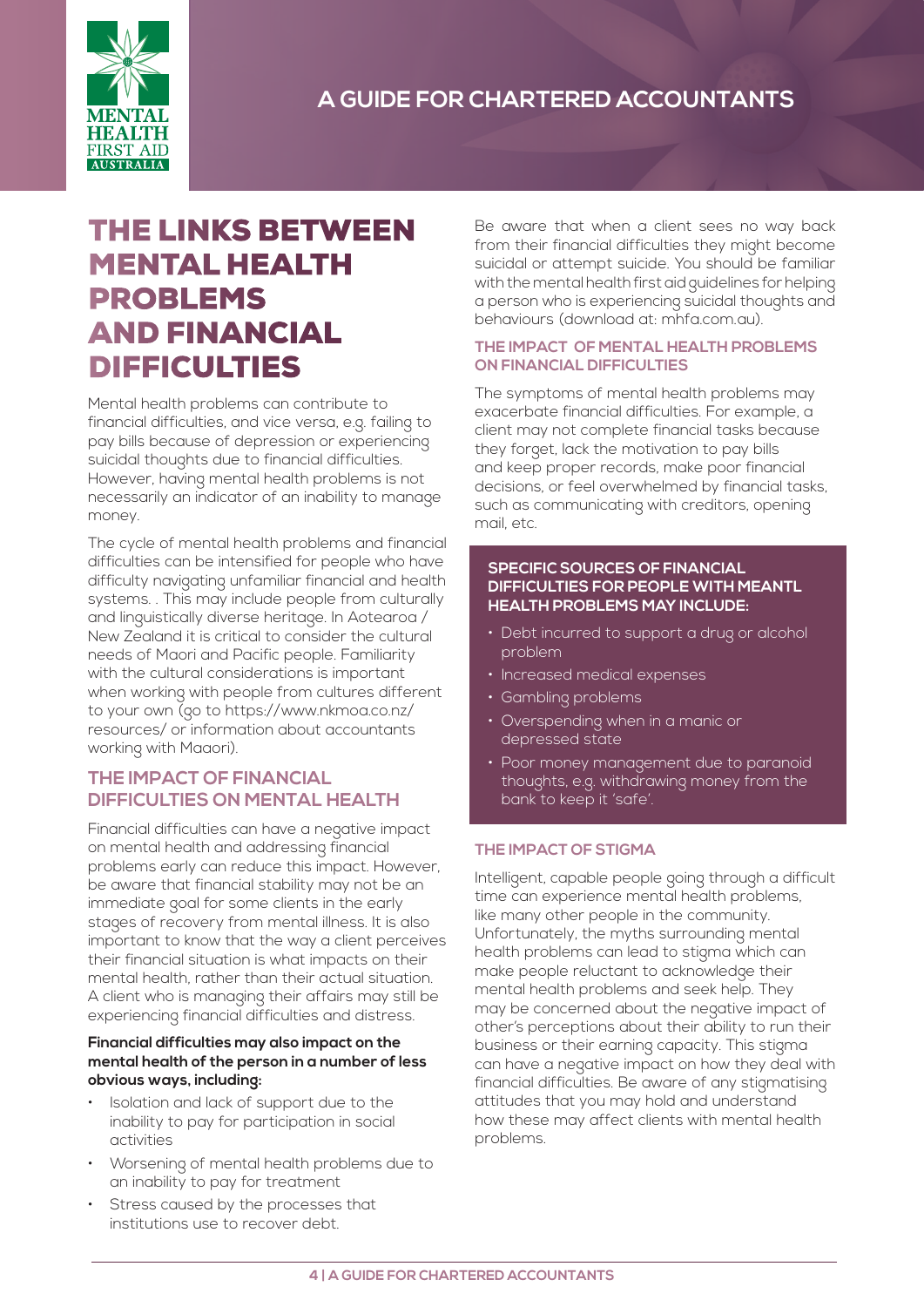

### SUPPORT OF CLIENTS WITH MENTAL HEALTH PROBLEMS

Know how you can support clients in a way that promotes recovery of mental health. You should also know how to reduce stressors that may exacerbate current mental health problems. Clients with mental health problems are likely to need fluctuating levels of support, as mental illness can be episodic and varies in severity over time.

Adopt a flexible approach to appointments when working with clients who you are concerned may have mental health problems, e.g. extra time for the appointment, shorter and more frequent appointments, increasing the number of sessions.

When working with the person to develop financial strategies, you should consider the following:

- The person's level of understanding
- The person's capacity for decision-making
- The person's ability to engage meaningfully with financial institutions
- The person's ability to implement realistic strategies or repayment plans
- The long-term impact of the mental illness. Be aware that a client's financial decisions may be influenced by their support person or others.

### **RESOURCES**

Be familiar with the following resources and encourage clients with mental health problems to use them:

- National and local help lines, e.g. Text 1737, Lifeline 0800 543 354
- Local mental health services
- Disability support services
- If there is risk of harm (e.g. suicide or aggressive behaviour), emergency services, including the police, ambulance services, the local mental health crisis team or emergency department.

### COMMUNICATION TIPS FOR CAs

*This section is about communicating with a client with mental health problems and financial difficulties, both over the phone and when meeting with them face-to-face. In cases where it is only applicable to phone or face-to-face communication this is indicated.*

Personal attitudes, beliefs and judgements influence communication, therefore it is important to be aware of your own attitudes about mental health problems and how these might affect your ability to respond to a client non-judgmentally. You should endeavour to set aside any negative beliefs and avoid expressing any negative reactions and judgements, in order to focus on the needs of the client you are assisting.

### **GENERAL COMMUNICATION SKILLS**

Know how to communicate effectively with clients with mental health problems. Take time to listen to the client, allowing them enough time to think and talk, by:

- Letting them set the pace and style of the conversation, as far as possible
- Listening non-judgmentally so that they can feel like they have been heard and understood
- Showing empathy, by using statements such as, "this must be very difficult for you", and conveying acceptance
- Conveying genuineness, i.e. your body language and tone of voice match what you are saying
- Respecting their feelings and opinions, even if you do not agree with them.

Use the following communication skills:

- Ask questions that indicate care, e.g. clarifying questions to show that you understand what they are saying.
- Check your understanding by re-stating what has been said and summarise facts and feelings.
- Listen not only to what they have said, but how it is said, i.e. tone of voice.
- Use prompts, such as "I see" and "Ah", when necessary to show that you are listening.
- Be patient, even when they may not be communicating well, may be repetitive or may be speaking slowly and unclearly.
- Allow pauses and silences to give them time to think or gather their thoughts.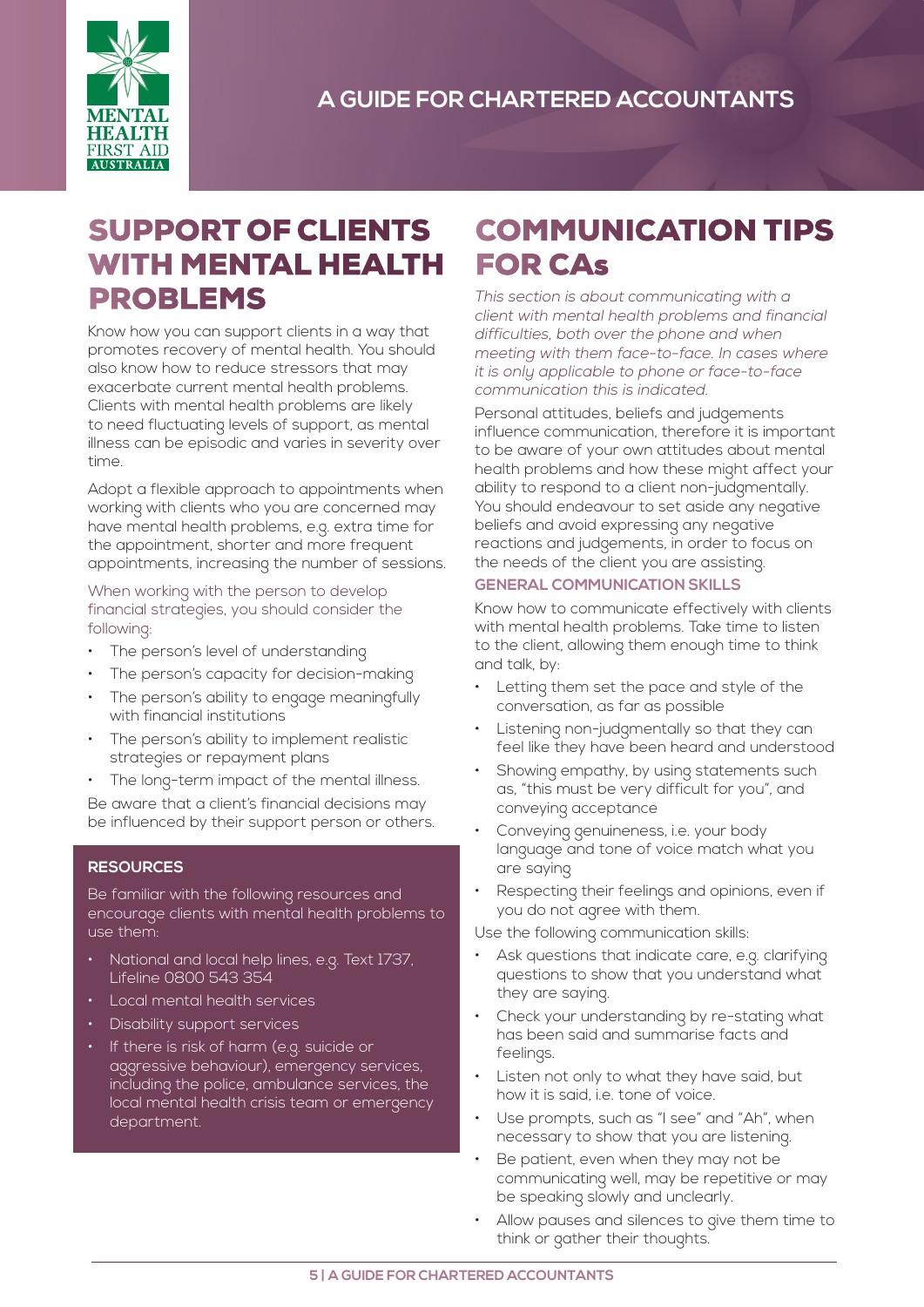

### **TO FACILITATE COMMUNICATION:**

- **Avoid** attempting to say something positive which may be perceived as trivialising their experiences, such as "put a smile on your face" or "lighten up"
- **Avoid** attempting to say something supportive which may be perceived as belittling or dismissing their feelings, such as "you don't seem that bad to me" or "get your act together"
- Avoid speaking in a tone of voice which may be perceived as patronising
- Avoid labelling their feelings for them
- Avoid pressuring them to talk about their feelings
- Avoid being critical or expressing frustration at them for being in a negative emotional state
- Avoid interrupting them when they are speaking, especially to give your opinion
- Avoid using a hostile or sarcastic tone when their responses are not what you expect
- **Avoid** confronting them, unless it is necessary to prevent harmful or dangerous acts.

If a client is unable to communicate effectively, discourage them from making any financial decisions until they are able to communicate effectively. If speaking over the phone, offer to call them back at a better time.

You should be familiar with and listen for signs that may indicate that a client is:

- Having memory or concentration problems
- **Distressed**
- Confused or out of touch with reality
- **Aggressive**
- Behaving in a way that leads to concern for safety.

If a client is displaying one or more of the above signs, offer relevant information, e.g. contact details for their local mental health service, Lifeline or the Mental Health Foundation- get help section. If after listening non-judgmentally the client remains in a negative emotional state, offer to contact a support person.

#### **WHEN A CLIENT HAS MEMORY AND CONCENTRATION PROBLEMS**

Clients with mental health problems may have memory and concentration problems. Where this is the case, giving simple and concise information about their situation and repeating information can be helpful. If needed, provide the client with a written plain language summary of the information and options discussed during the appointment. If appropriate, you should also encourage them to record important information in a diary.

#### **WHEN A CLIENT IS DISTRESSED**

CAs should have a list of statements that their staff can paraphrase, using their own words, to help guide telephone conversations when talking to clients who appear to be distressed, e.g. "It is understandable that you are anxious at a time like this given everything that is happening for you at the moment" or "Lots of people say that going through financial difficulties can be very stressful", or "It can be important to talk to someone about what is happening. Is there someone who can give you that support?"

#### **WHEN A CLIENT IS CONFUSED OR OUT OF TOUCH WITH REALITY**

When talking over the phone with a client who is confused or out of touch with reality, ask them to find a spot that is quiet and free from distractions. You should also try to find a spot that is quiet and free of background noise.

Tailor your interaction to the way the client is behaving. If they are confused, respond to then by communicating in a simple and concise manner. It is important to be patient and allow time for the client to process the information and respond to what has been said, repeating things if necessary.

If the client is out of touch with reality, be sensitive to this and reassure them that you are there to assist. Delusions and hallucinations seem very real. While not agreeing with the client's delusions and hallucinations, acknowledge how they may be feeling, e.g. "that must be difficult for you" or "I can see that you are upset".

So as not to worsen the situation, you should:

- **Not** assume they cannot understand what is being said
- **Not** raise your voice as if speaking to someone who is hard of hearing
- **Not** dismiss, minimise or argue with them about their confusion, delusions or hallucinations
- **Not** act alarmed, horrified or embarrassed by their confusion, delusions or hallucinations
- **Not** laugh at their confusion, delusions or hallucinations
- **Not** encourage or inflame any paranoia.

When working with a client who is confused or out of touch with reality, you should be aware that they may be frightened by their thoughts and feelings and this fear may lead them to deny that anything is wrong. If this happens, encourage them to talk to someone they trust.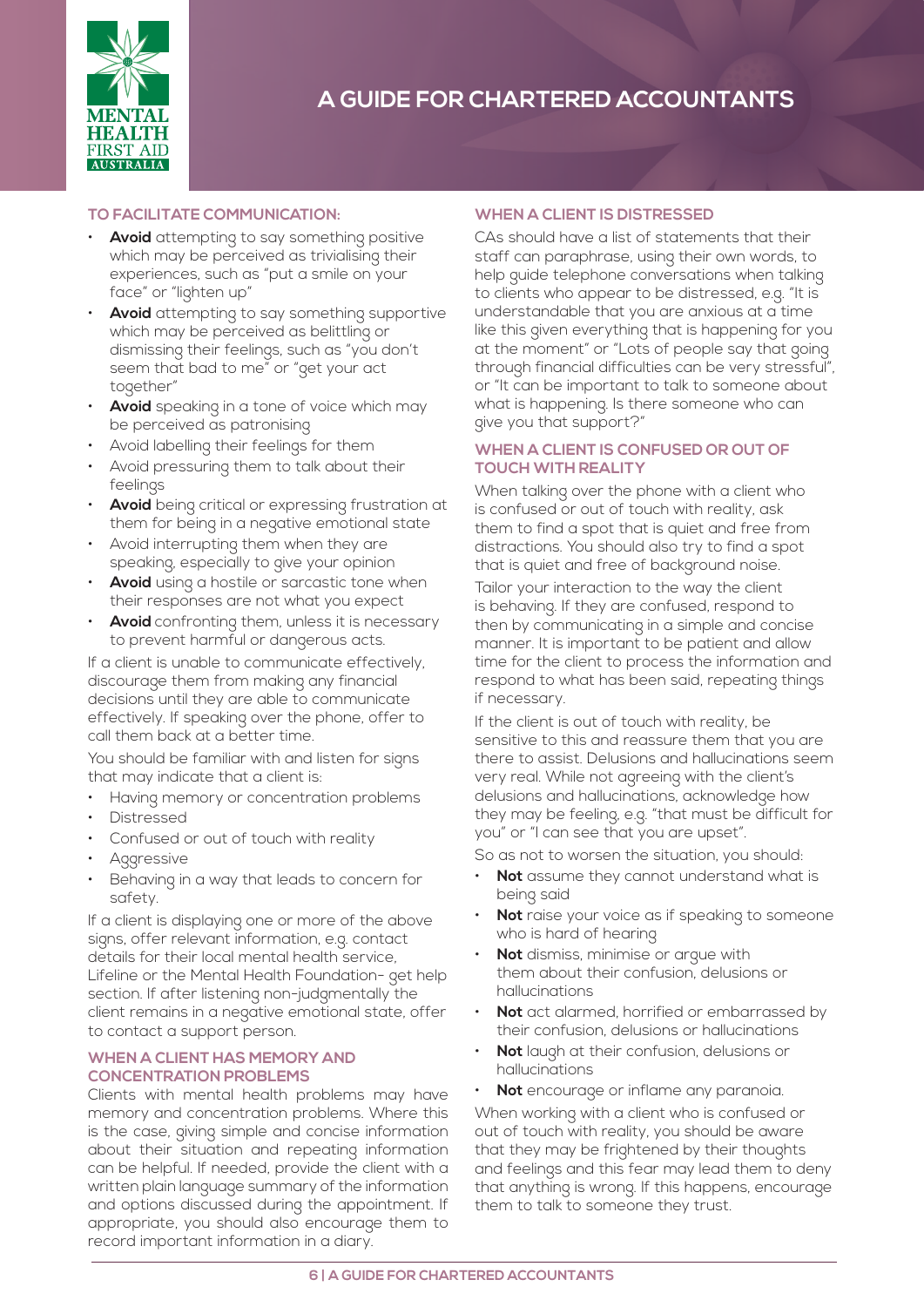

### **WHEN A CLIENT IS BEHAVING AGGRESSIVELY**

If a client is behaving aggressively it is important not to take the aggressive behaviour personally and understand that they may be feeling confused or frightened. Be aware that their symptoms or fear causing their aggression might be exacerbated if certain steps are taken, e.g. involving the police.

If the person becomes aggressive, assess the risk to yourself, the person and others. Ensure your own safety at all times so that you can continue to be an effective helper. If you feel unsafe, seek help from others. Do not stay with the person if your safety is at risk.

The following strategies can be helpful when working with an aggressive client:

- Remain as calm as possible and avoid nervous behaviour, e.g. shuffling your feet, fidgeting, making abrupt movements.
- Use positive words, such as 'stay calm', rather than negative words, such as 'stop shouting'.
- Speak to them slowly and confidently with a gentle, caring tone of voice.
- Explain to them that although you would like to help them, it is not possible when they are (state the unacceptable behaviour, e.g. yelling).
- Consider taking a break from the conversation to allow them a chance to calm down.

So as not to increase fear or aggressive behaviour, you should:

- **Avoid** raising your voice or talking too fast
- **Avoid** responding in a hostile, disciplinary or challenging manner
- **Avoid** arguing with them
- **Avoid** threatening them
- **Avoid** restricting their movement (e.g. if the meeting is face to face and they want to pace up and down the room).

After an encounter with a client who is behaving aggressively, take a break and discuss it with a colleague.

#### **WHEN THERE IS A CONCERN ABOUT SAFETY**

If you are concerned about the safety of a client, or others, you should:

- Take any threats or warnings seriously. particularly if the client believes they are being persecuted
- Explain that this cannot be kept confidential
- Consider terminating the interview
- Seek assistance from a colleague
- Contact the local mental health service and the authorised third party, if there is one, to discuss your concerns about the client.
- Take any necessary protective action, e.g. contact the police or mental health crisis team.

If the contact is by phone, also try to ascertain the client's whereabouts.

### **ENSURE YOUR OWN SAFETY FIRST**

**If you feel unsafe, seek help from others. Do not stay with the person if your safety is at risk.**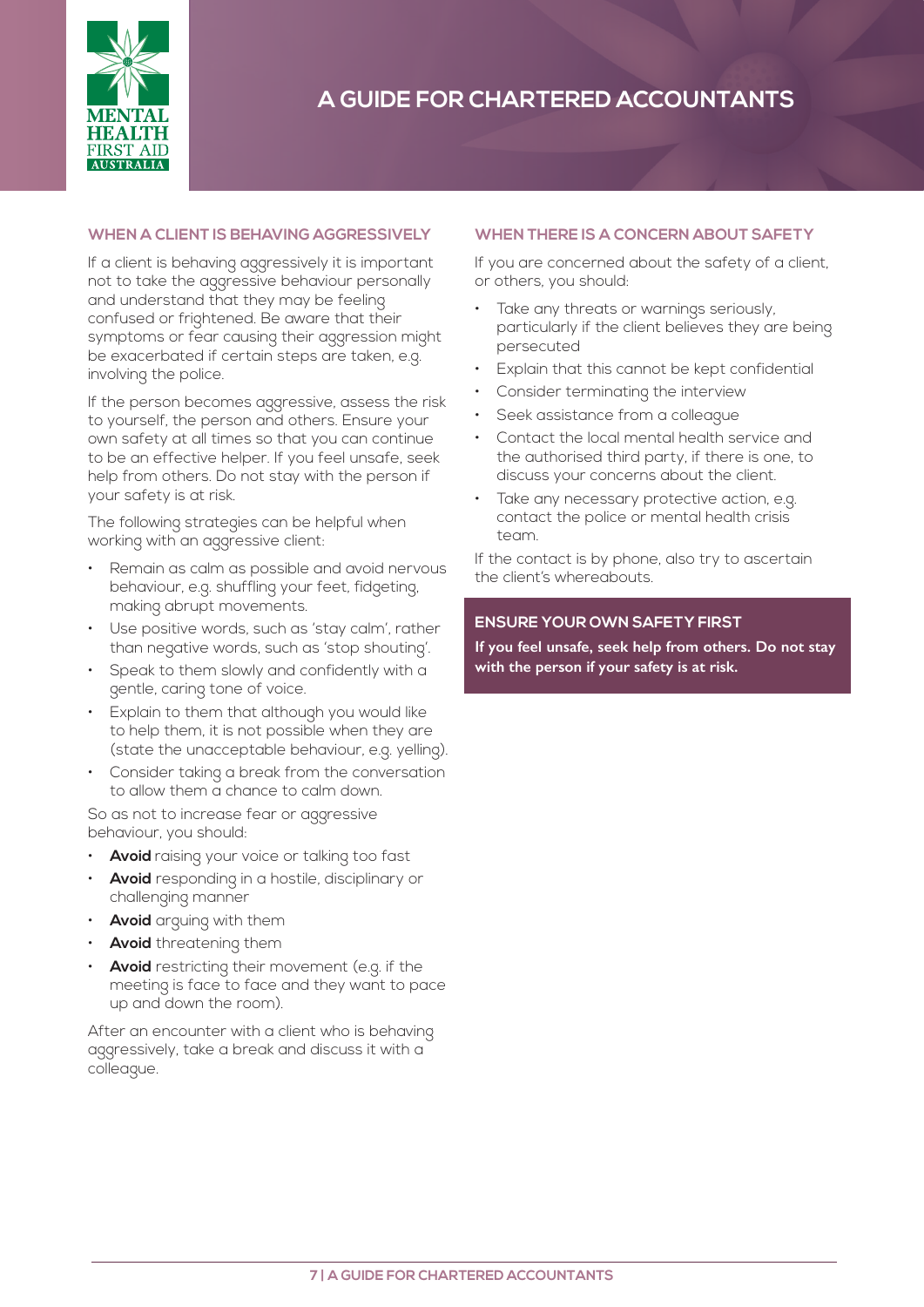

## DISCLOSING MENTAL HEALTH PROBLEMS TO THE FINANCIAL INSTITUTION

People may be reluctant to tell financial institutions about their mental health problems, e.g. because of shame, fear of being refused credit or because they have other worries about how the information will be used.

However, most financial institutions have policies about assistance for people who are experiencing financial difficulties. Know about these policies and the positive role that financial institutions can play for people with financial difficulties and mental health problems.

While attitudes to mental health problems are changing, there may still be repercussions for individuals in disclosing mental health problems to third parties. However, if a client wishes to disclose mental health problems to a financial institution, you should:

- Encourage them to decide what they hope to achieve by disclosing and check if this is realistic.
- Advise them to ask to speak to a specialist team member at the financial institution who is experienced in working with people with mental health problems and financial difficulties.
- Inform them that they may be asked to provide evidence of their mental health problems in order to reach the most suitable solution to the financial difficulties.
- Encourage the use of any available forms to communicate information about how the client's mental health problems impact on their financial difficulties. See the section entitled: Sharing information about the impact of the person's mental helath problems.
- Inform them that, if they do disclose their mental health problems, the financial institution staff may not necessarily understand the impact of mental health problems on financial difficulties.
- Encourage them to keep records of who they have spoken to, what was said and when.

# POLICIES AND PROCEDURES

Where possible and practical, CAs should develop policies and procedures that are adapted to supporting clients with mental health problems. These policies and procedures should cover the training of staff and information resources for clients.

Training of CAs and staff could include:

- Basic mental health and counselling skills, which are informed by contemporary thinking and best practice in the mental health sector
- Hearing about the lived experience of people who have had mental health problems and financial difficulties, as well as learning about the impact of mental health problems and financial difficulties on the family of the client.

Information for clients should include external resources and community services relevant to people with mental health problems. This should be regularly updated. Any website for people with financial difficulties should have a link to information which assists people in a mental health crisis, e.g. Mental Health Foundation.

# SELF-CARE RESOURCES FOR CAs

Working with people with mental health problems and financial difficulties can be stressful. For this reason, if you are having difficulty coping, make use of any support services that are available in the community.

### **REFERENCES**

1. Butterworth P, Olesen SC, Leach LS. The role of hardship in the association between socioeconomic position and depression. Aust N Z J Psychiatry. 2012;46:364–73.

2. Butterworth P, Rogers B, Windsor T. Financial hardship, socio-economic position and depression: Results from the PATH Through Life Survey. Soc Sci Med. 2009;69:229–37.